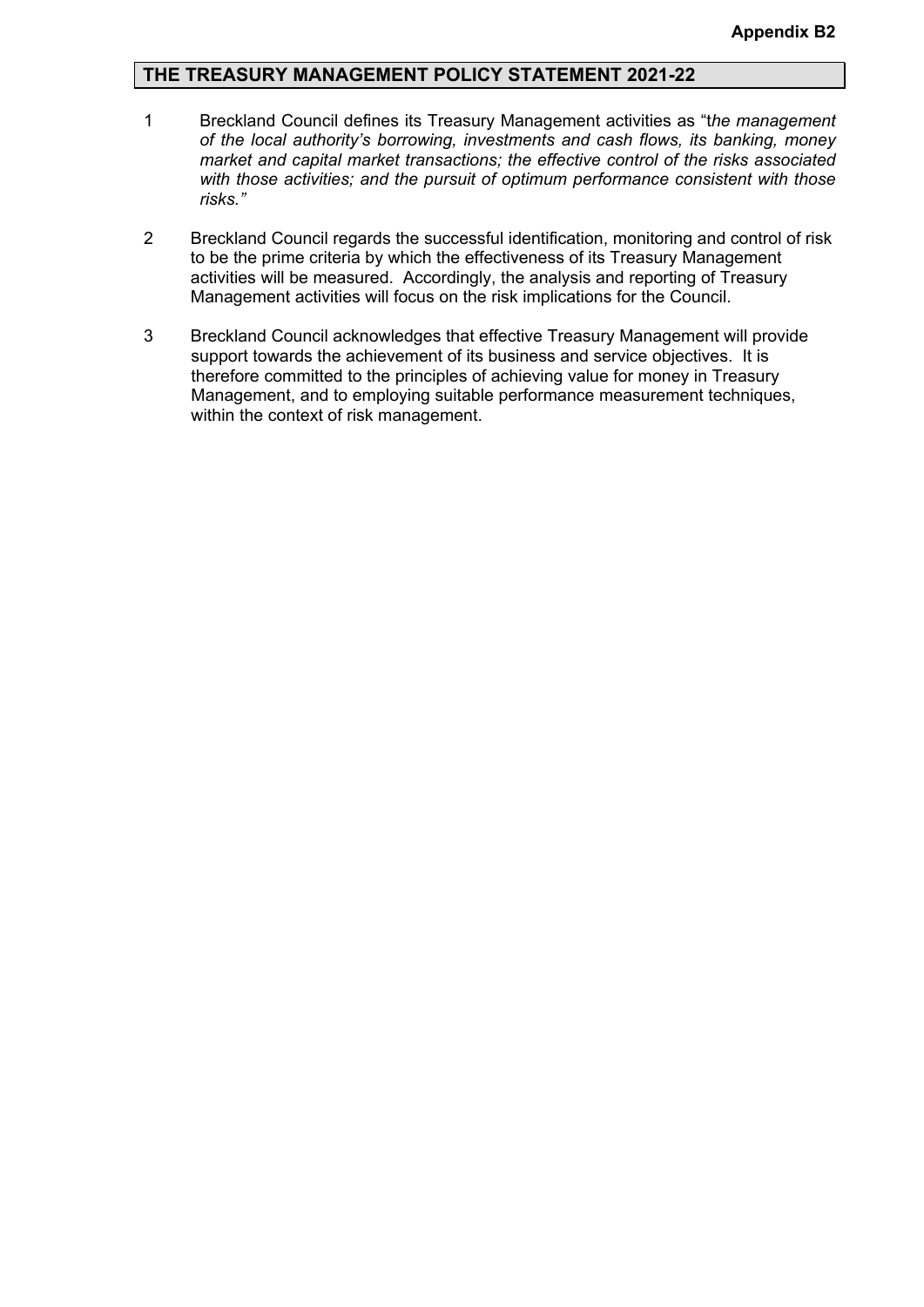# **TREASURY MANAGEMENT PRACTICES (TMP's)**

Breckland Council has in place the following Treasury Management practices to which schedules will be attached where appropriate to specify the systems and routines to be employed and the records to be maintained.

#### **TMP 1**

Risk Management (including investment and risk management criteria for non-treasury investment portfolios).

### **TMP 2**

Performance Measurement (including methodology and criteria for assessing the performance and success of non-treasury investments.

### **TMP 3**

Decision Making and Analysis.

### **TMP 4**

Approved Instruments, Methods and Techniques.

### **TMP 5**

Organisation, Clarity and Segregation of responsibilities and dealing arrangements including a statement of the governance arrangements for decision making in relation to non-treasury investments.

### **TMP 6**

Reporting requirements and Management Information Arrangements including for nontreasury investments.

## **TMP 7**

Budgeting, Accounting and Audit Arrangements.

#### **TMP 8**

Cash and Cash Flow Management.

#### **TMP 9**

Money Laundering.

#### **TMP 10**

Staff training and Qualifications including how the relevant knowledge and skills in relation to non-treasury investments will be arranged.

#### **TMP 11**

Use of External service Providers for treasury and non-treasury.

#### **TMP 12**

Corporate Governance.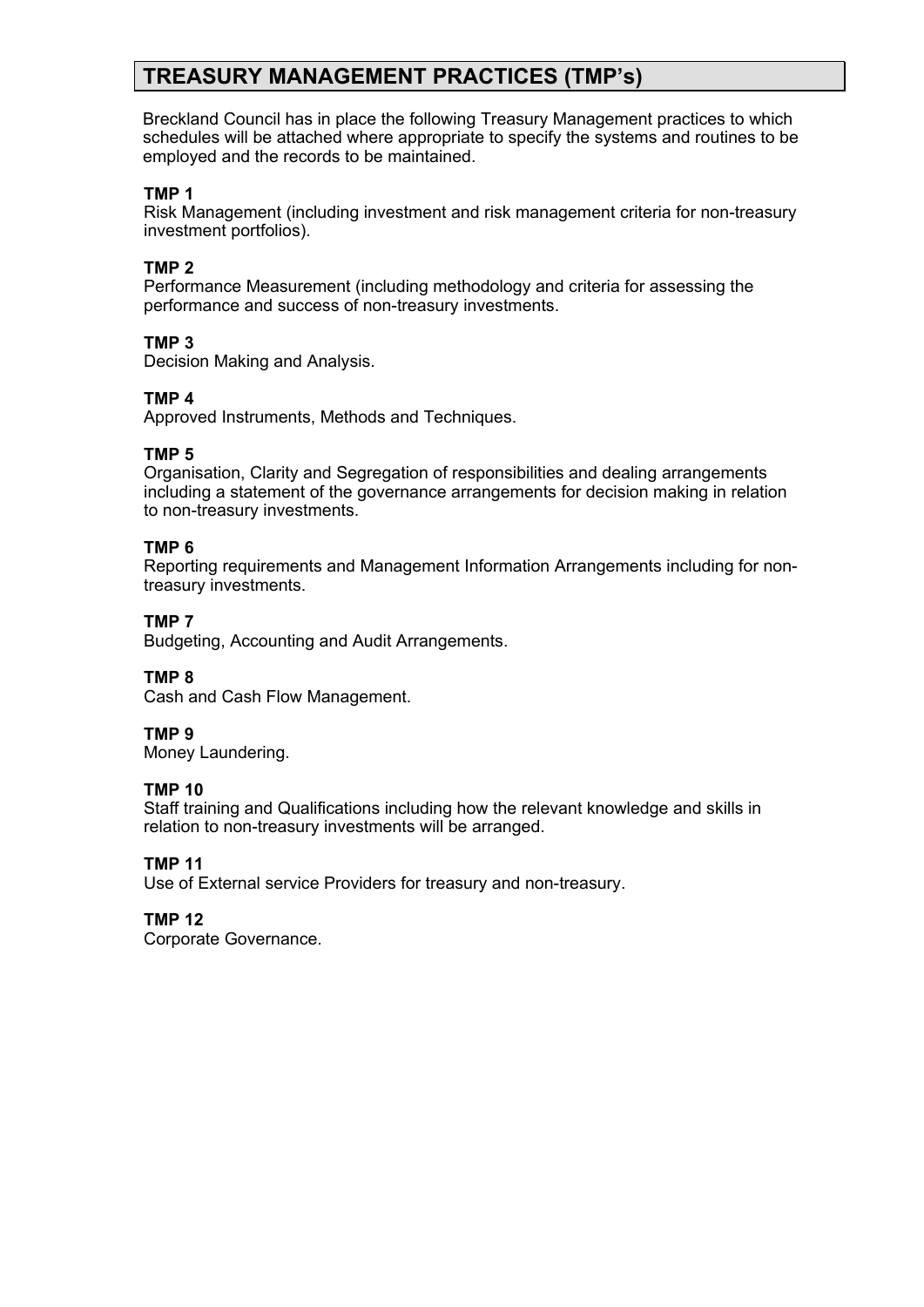# **TMP 1 RISK MANAGEMENT**

*This Council regards a key objective of its treasury management activities to be the security of the principal sums it invests. Accordingly, it will ensure that robust due diligence procedures cover all external investment.* 

*In addition, where investments do not give priority for security and liquidity over yield (non-treasury investments), the Council will ensure that the decision to invest is explicit and the additional risks are set out clearly and the impact on financial sustainability is identified and reported (TMP 1[10]).*

*The Executive Director Commercialisation & S151 Officer* will design, implement and monitor all arrangements for the identification, management and control of Treasury and Non-Treasury Management risk, will report at least annually on the adequacy/suitability thereof, and will report, as a matter of urgency, the circumstances of any actual or likely difficulty in achieving the Council's objectives in this respect, all in accordance with the procedures set out in TMP6 reporting requirements and management information systems requirements*.* In respect of each of the following risks, the arrangements which seek to ensure compliance with these objectives are set out in the schedule to this document.

# **TMP 1 [1]**

## **Interest Risk Management**

To minimise the financial risk to which the Council is exposed in both cash deposits and borrowing i.e.

- (i) to minimise the interest burden to the Council arising from borrowing:
- (ii) whilst protecting capital sums deposited, to optimise interest earned, unless otherwise directed by the Council,.

In order to achieve this objective the following specific policies should be adopted:-

- (i) only undertake long term borrowing if approved by Council to ensure the impact on the Council's financial position is understood.
- (ii) Subject to the debt position (CFR), to retain appropriate levels of capital receipts in order to maintain flexibility in the use of interest earned from cash deposits.
- (iii) To lend surplus funds only to approved institutions in the Treasury Strategy in accordance with MHCLG Investment Guidance. A list of Approved Cash Deposit Instruments is attached at TMP 4[4].
- (iv) To minimise short term borrowing by efficient cash flow management.

In balancing risk against return, local authorities should be more concerned to avoid risks than to maximise returns

# **TMP 1 [2]**

## **Liquidity Risk Management**

The Council will ensure it has adequate though not excessive cash resources, borrowing arrangements, overdraft or standby facilities to enable it at all times to have the level of funds available to it which are necessary for the achievement of its Corporate Plan.

## **TMP 1 [3]**

## **Interest Rate/Inflation Risk Management**

The Council will manage its exposure to fluctuations in interest rates with a view to containing its interest costs, or securing its interest revenues, in accordance with the amounts provided in its budgetary arrangements as amended in accordance with TMP6 reporting requirements and management information systems.

The effects of varying levels of inflation, as far as they can be identified as impacting directly on its Treasury Management activities, will be controlled by the Council as an integral part of its strategy for managing its overall exposure to inflation.

It will achieve these objectives by the prudent use of its approved financing and investment instruments, methods and techniques, primarily to create stability and certainty of costs and revenues, but at the same time retaining a sufficient degree of flexibility to take advantage of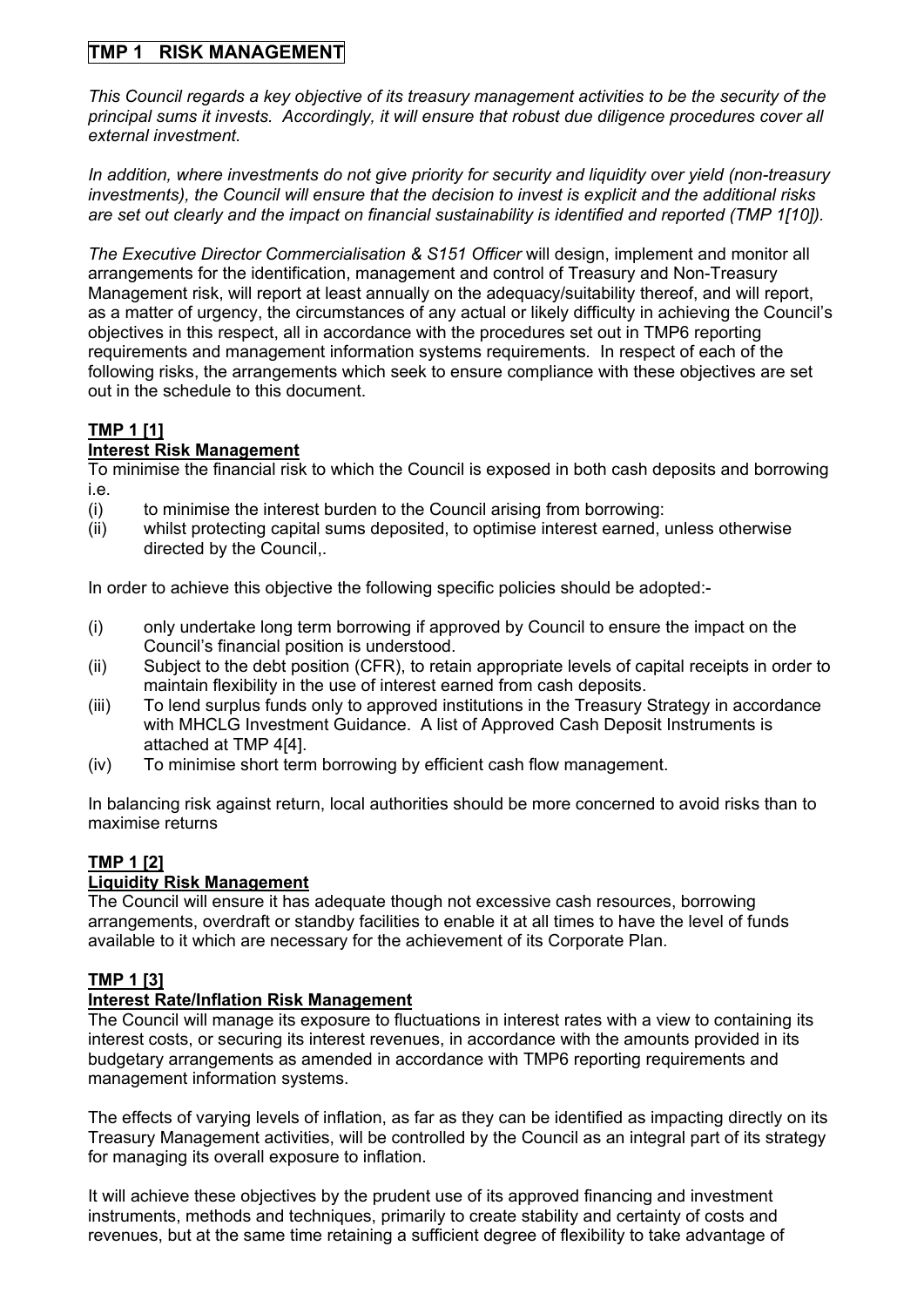unexpected, potentially advantageous changes in the level or structure of interest rates or inflation. The above are subject at all times to the consideration and, if required, approval of any policy or budgetary implications.

# **TMP 1 [4]**

## **Credit and Counterparty Risk Management**

In accordance with the CIPFA Treasury Management Code, the *Executive Director Commercialisation & S151 Officer* has produced its treasury management practices (TMPs). This part: TMP 1[4], covering investment counterparty policy is covered under TMP4[4] and requires separate approval each year. The full recommendation is found at Appendix B1.

## **Monitoring of Investment Counterparties**

The credit rating of counterparties will be monitored regularly. The Council receives credit rating information (changes, rating watches and rating outlooks) from Link Asset Services as and when ratings change, and counterparties are checked promptly. On occasion ratings may be downgraded when an investment has already been made. The criteria used are such that a minor downgrading should not affect the full receipt of the principal and interest. Any counterparty failing to meet the criteria will be removed from the list immediately by the *Executive Director Commercialisation & S151* and if required new counterparties which meet the criteria will be added to the list.

## **TMP 1 [5] Inflation**

The Council will keep under review the sensitivity of its treasury assets and liabilities to inflation, and will seek to manage the risk accordingly in the context of the whole organisation's inflation exposure.

## **TMP 1 [6] Refinancing Risk Management**

The Council will ensure that its borrowing, private financing and partnership arrangements are negotiated, structured and documented, and the maturity profile of the monies so raised are managed, with a view to obtaining offer terms for renewal or refinancing, if required, which are competitive and as favourable to the organisation as can reasonably be achieved in the light of market conditions prevailing at the time.

## **TMP 1 [7]**

## **Legal and Regulatory Risk Management**

The Council will ensure that its Treasury Management activities comply with its statutory powers and regulatory requirements. It will demonstrate such compliance, if required to do so, to all parties with whom it deals in such activities. In framing its credit and counterparty policy under TMP1 [4], it will ensure that there is evidence of counterparties' powers, authority and compliance in respect of the transactions they may affect with the Council, particularly with regard to duty of care and fees charged.

The Council recognises that future legislative or regulatory changes may impact on its Treasury Management activities and, so far as is reasonable to do so, will seek to minimise the risk of these impacting adversely on the Council.

## **TMP 1 [8]**

## **Fraud, Error and Corruption and Contingency Management**

The Council will ensure it has identified the circumstances which may expose it to the risk of loss through fraud, error, corruption or other eventualities in its Treasury Management dealings. Accordingly, it will employ suitable systems and procedures, and will maintain effective contingency management arrangements, to these ends.

## **TMP 1 [9]**

## **Price Risk Management**

The Council will seek to ensure that its stated Treasury Management policies and objectives will not be compressed by adverse market fluctuations in the value of the principal sums it invests, and will accordingly seek to protect itself from the effects of such fluctuations.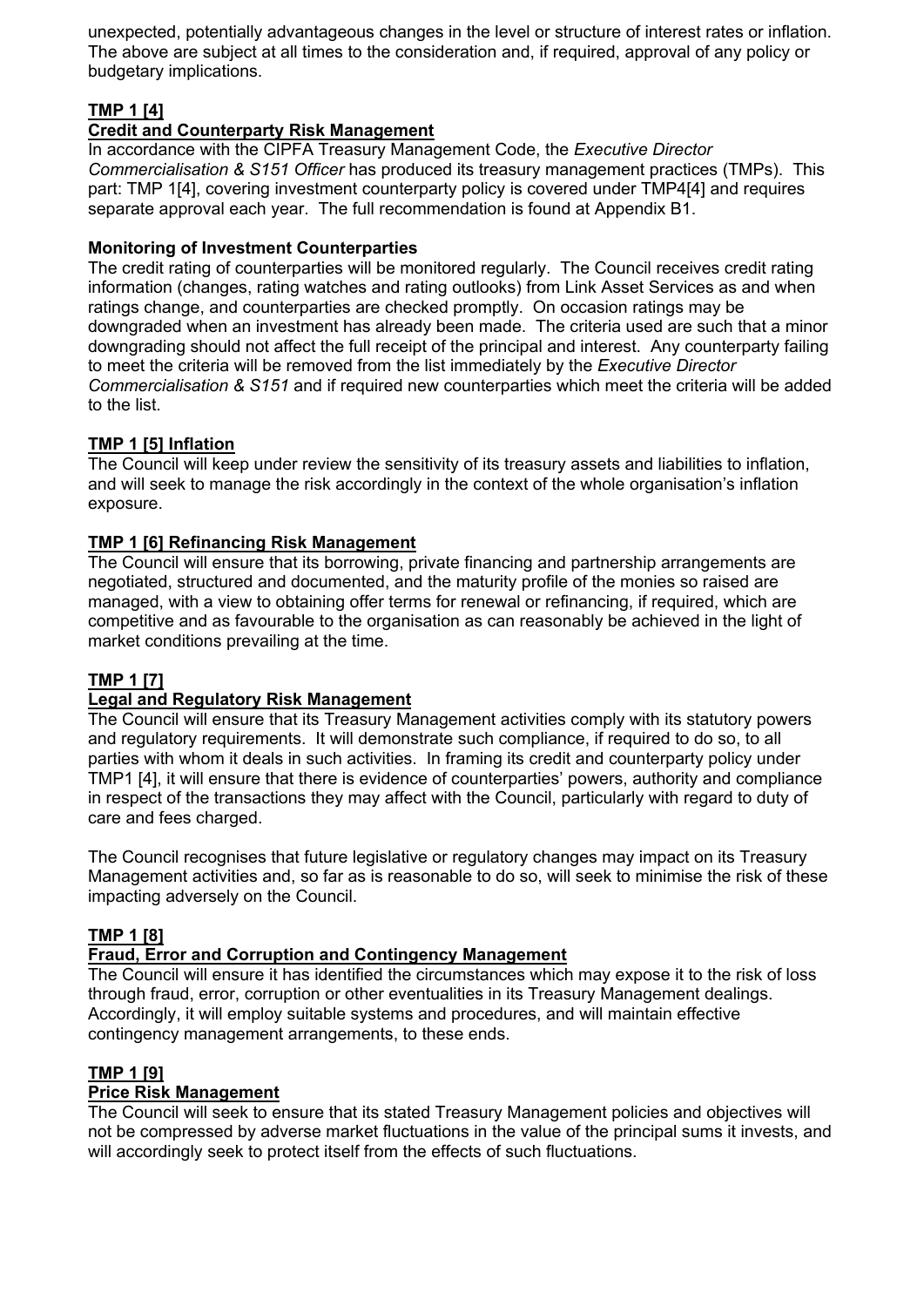#### **TMP1 [10] Non-Treasury Investment Portfolios**

The Council will ensure that non-treasury investments comply with its statutory powers and regulatory requirements. Due diligence will be undertaken prior to purchasing an asset and whilst yield is a determining factor, due consideration will be given to the risks relating to:

- 1. failure to create income/ exposure to market changes
- 2. covenant strength/possibility of arrears
- 3. ongoing management/maintenance of the asset
- 4. lease arrangements
- 5. exposure in one sector
- **6.** exposure to one/few tenants

Risks 1-6 are currently reported on through the Council's performance reporting system, Pentana.

The Council's corporate risk register will also identify key corporate or operational risks on major assets.

## **TMP 2 PERFORMANCE MEASUREMENT**

The Council is committed to the pursuit of value for money in its Treasury Management activities, and to the use of performance methodology in support of that aim, within the framework set out in its Treasury Management Policy Statement.

Accordingly, the Treasury Management function will be the subject of formal analysis of the value it adds in support of the organisation's stated business or service objectives. It will be the subject of regular examination of alternative methods of service delivery, of the availability of fiscal or other grant subsidy incentives, and of the scope for innovation. The actual performance of the Treasury Management function will be measured using the criteria in TMP 2[1].

## **TMP 2 [1]**

### **Performance Measurement**

The performance of investment earnings will be measured (and the results verified by Link Asset Services) against the following benchmarks:

- a) Maintain liquidity of £5m for less than 1 month maturity;
- b) The 3 month LIBID (London Interbank Bid Rate);
- *c)* The Yield/liquidity security indicator

## **TMP 2 [2]**

## **Performance Measurement (non- treasury investments)**

The Council recognises the importance of managing the performance of it's assets and the Corporate Asset Management Strategy features performance targets which are reported on the Council's performance management system. This further manages the Council's risk exposure to ensure the financial sustainability of the Council is maintained.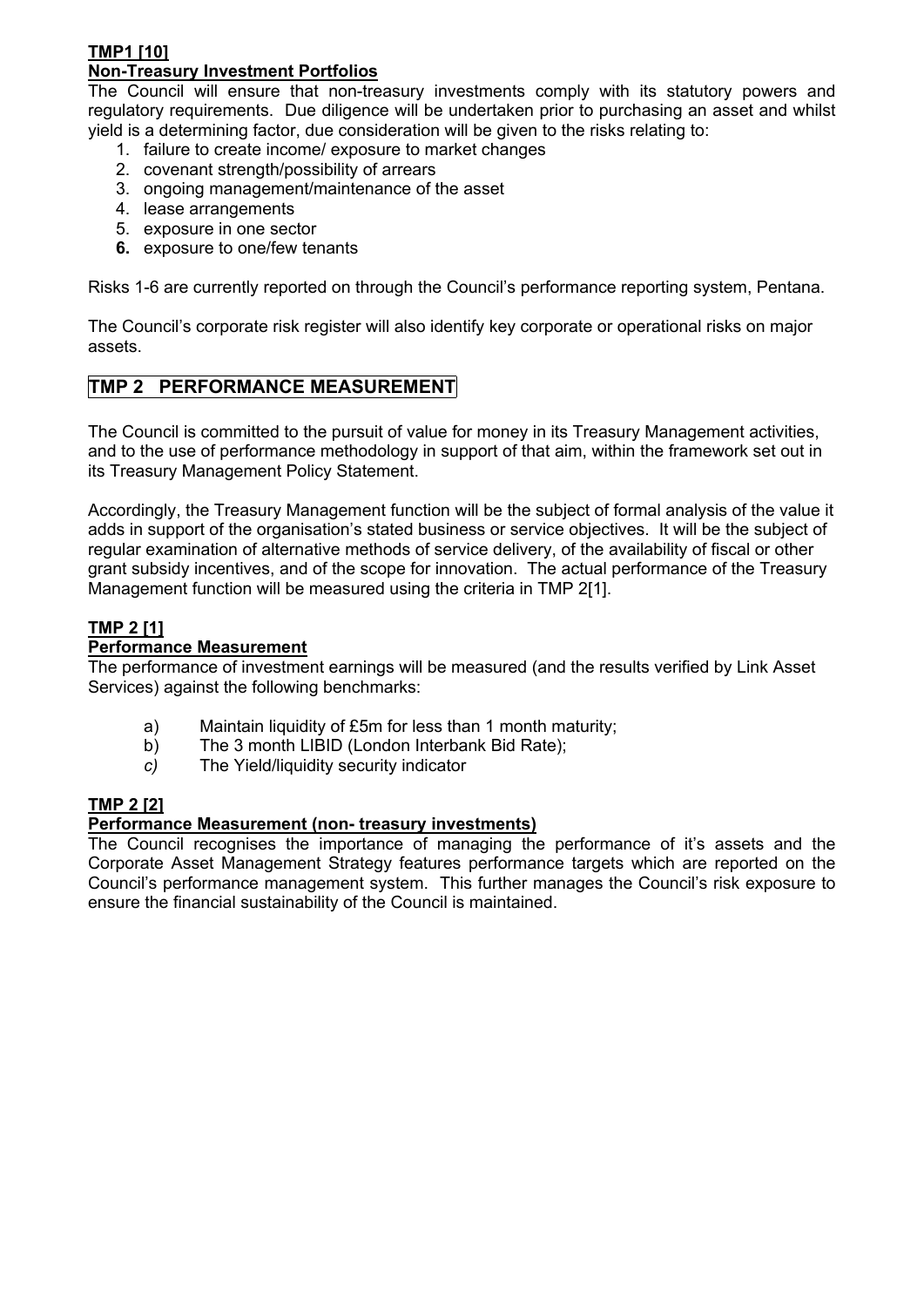## **TMP2 [3]**

All financial and non-financial investments are made under relevant legal powers

Schedule of investments as at 31/10/2020

| Investment type                          | Details     | <b>Notes</b>                       |
|------------------------------------------|-------------|------------------------------------|
| <b>Financial investments</b>             |             |                                    |
| Cash investments less than 1 year        | £21,000,297 |                                    |
| Cash investments greater than 1 year     | nil         |                                    |
| Loans to third parties                   |             | See TMP 4[6] 1-4                   |
| Mid Norfolk railway Preservation Trust   | £7,500      | Receive £2,500 annually.           |
| <b>Breckland Bridge Working Capital</b>  | £270,000    | Due to be repaid 23/24.            |
| Non-financial investments                |             |                                    |
| Capital Loans                            | £925,925    | See TMP 4[6] 4                     |
|                                          |             | Provision to make loans to         |
|                                          |             | Breckland Bridge.                  |
| Investment property                      | £32,013,200 | Valuations for financial reporting |
| Finance Leases (residual value of lease) | £9,786,226  | purposes as at 31/3/2020.          |
| <b>Joint Ventures</b>                    |             |                                    |
| <b>Breckland Bridge Ltd</b>              | (E482,000)  | Balance in accounts as at          |
|                                          |             | 31/3/2020                          |

No borrowing has occurred in respect of any of the investments shown in the schedule above.

## **TMP 3 DECISION MAKING – AND ANALYSIS**

The Council will maintain full records of its Treasury Management decisions, and of the processes applied in reaching those decisions, both for the purposes of learning from the past, and for demonstrating that reasonable steps were taken to ensure that all issues relevant to those decisions were taken into account at the time. The issues to be addressed and processes to be pursued in reaching decisions are detailed in the following paragraphs.

## **TMP 3 [1]**

#### **Formulation of Treasury Management Strategy**

- 1. Whilst this document outlines the procedures and considerations for the treasury function as a whole requiring revision occasionally, the Treasury Management Strategy (Appendix A) sets out the specific expected treasury activities for the forthcoming financial year. This strategy will be submitted to Council for approval prior to the commencement of each financial year.
- 2. MHCLG guidance allows the strategy to be varied at any time during the year with the approval of the Governance and Audit Committee, and by Full Council.
- 3. The formulation of the annual Treasury Management Strategy involves determining the appropriate borrowing and investment decisions in the light of the anticipated movement in both fixed and shorter term variable interest rates.
- 4. The Treasury Management Strategy is concerned with the following elements: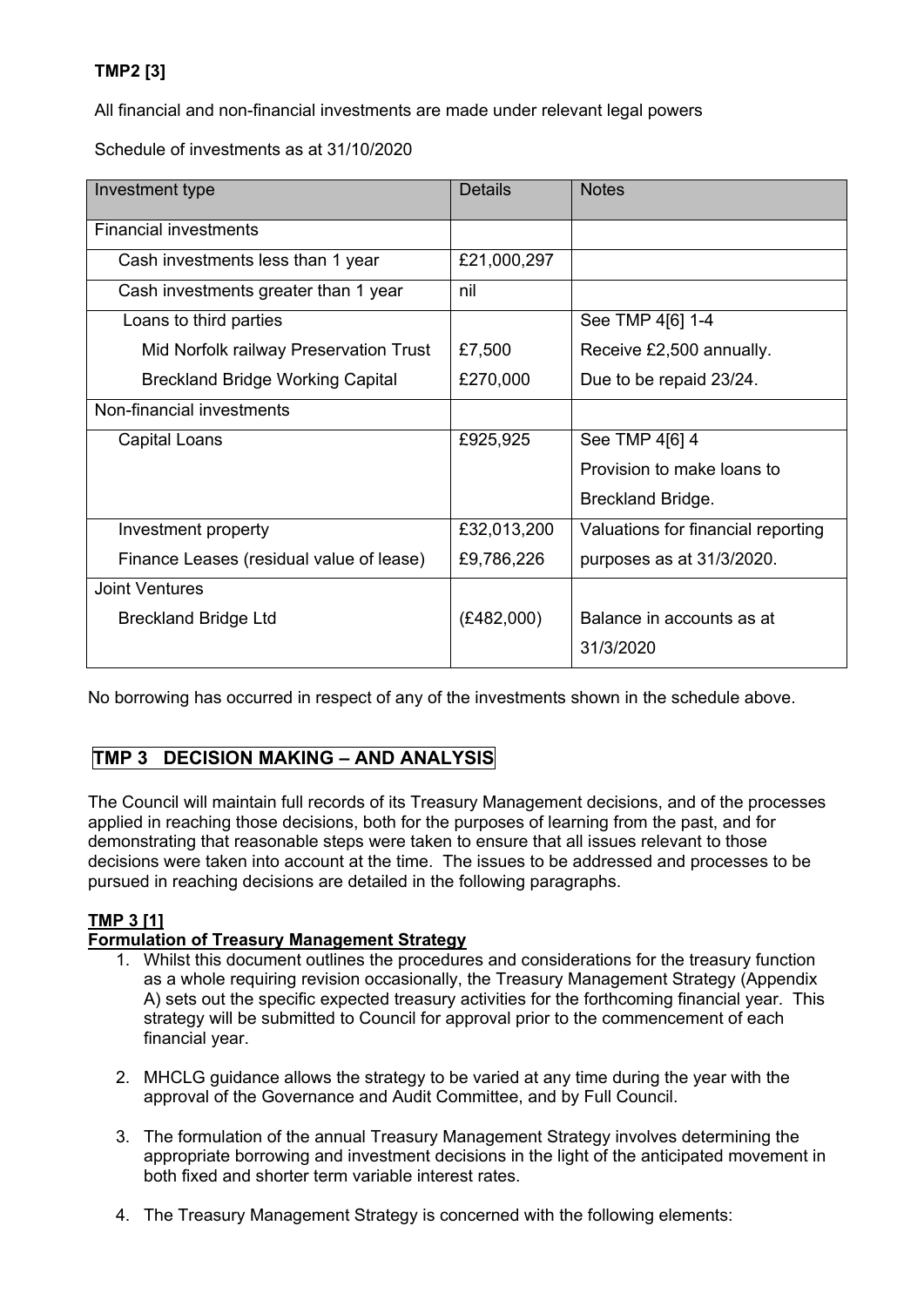- *The current portfolio position*
- *Cash flow issues based on current activities*
- *The Medium Term Financial Plan*
- *The Prudential Code*
- *Advice from the Council's Treasury Management (TM) Advisors*
- *Prospects for interest rates, based on TM advisors guidance*
- *Treasury limits in force which will limit the treasury risk and activities of the Council*
- *The investments strategy*
- *Any extraordinary treasury issues*
- 5. The Treasury Management Strategy will establish the expected move in interest rates against alternatives (using all available information such as published interest rate forecasts where applicable), and highlight sensitivities to different scenarios.

#### **TMP 3 [2] Policy on Interest Rate Exposure**

In accordance with Local Government Act 2003 and the CIPFA Prudential Code the Council is required each year, to determine:-

- (i) an Authorised limit:
- (ii) an Operational Boundary:
- (iii) Prudential and treasury indicators that limit on the proportion of interest which is to be subject to fixed and variable rates, limit the maturity structure of borrowings and limit the use of long term investments.

# **TMP 4 APPROVED INSTRUMENTS, METHODS AND TECHNIQUES**

The Council will undertake its Treasury Management activities by employing only those instruments, methods and techniques detailed in the schedule to this document, and within the limits and parameters defined in TMP 1, Risk Management.

## **TMP 4 [1]**

## **Approved Activities of the Treasury Management Operation**

*The Executive Director Commercialisation & S151Officer* shall be responsible for the management of all the Council's borrowing and cash deposit operations in accordance with the Treasury Management Strategy as determined by the *relevant delegations set by Council*.

Subject to the scheme of Treasury Management approved by the Council:

- (a) to undertake to negotiation and receipt of or repayment of loans in accordance with such policy as may be laid down from time to time by the Cabinet and subject to the receipt of the necessary Government sanctions and consents;
- (b) to make suitable arrangements for the investment and realisation of monies surplus to the Council's requirements.

### **TMP 4 [2] Approved Methods of Raising Capital Finance**

Part 1, section 1 of LGA 2003 allows Local Authorities to borrow from any source (provided it is in *Sterling) for the following purposes, providing the Authority adheres to the Prudential Code:-*

- *(i) for any purpose relevant to its functions under any enactment*
- *(ii) for the purposes of the prudent management of its financial affairs*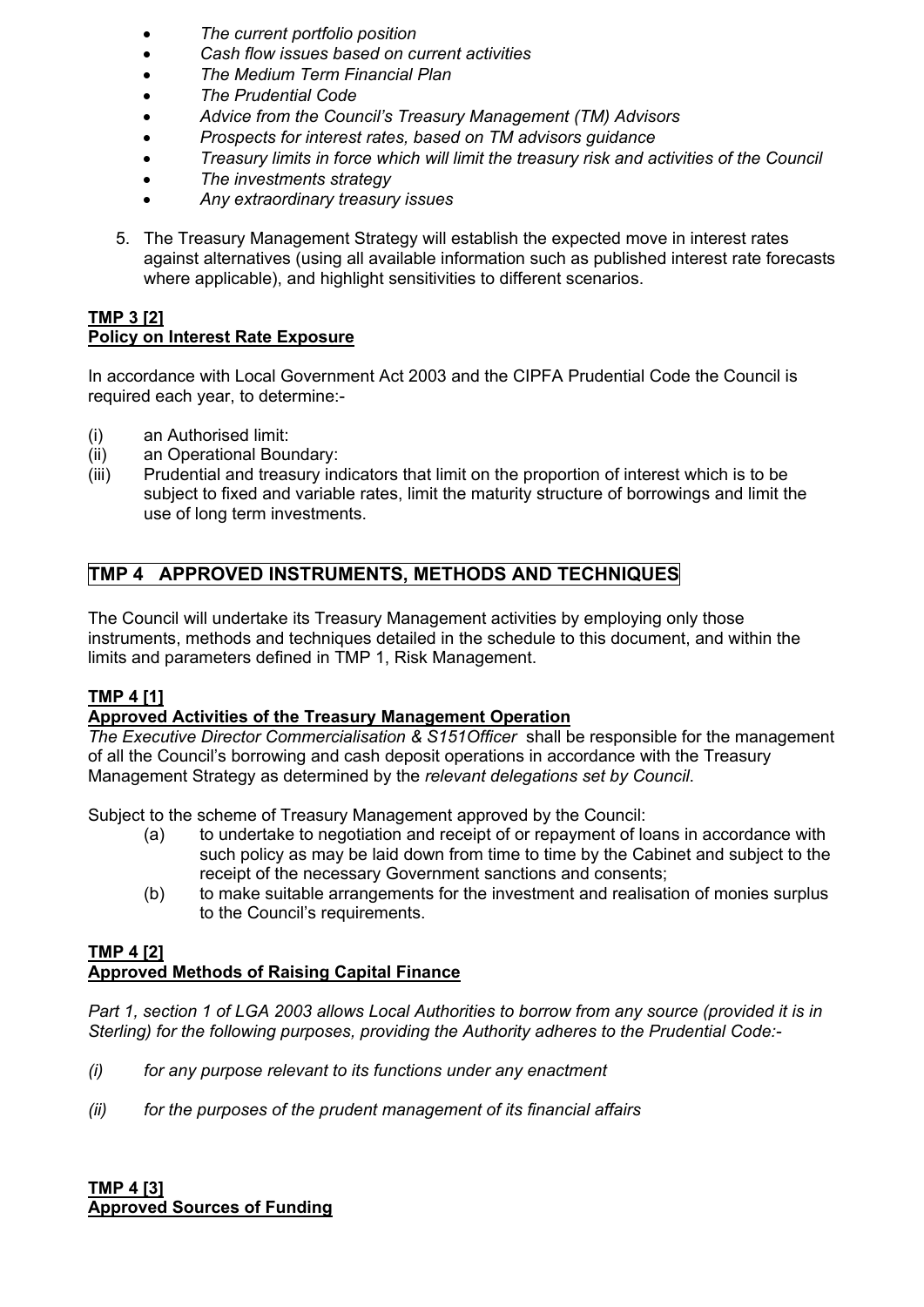There is no general restriction on the sources of local authority borrowing (except in foreign currency) but in practice it is anticipated that the Council will borrow on a short term basis from authorised banks or the Bank of England and/or PWLB Public Works Loan Board).

# **TMP4 [4]**

## **Approved Organisations and instruments for Cash Deposits & Investments**

The *Executive Director Commercialisation & S151 Officer* will maintain a counterparty list in compliance with the following criteria and will revise the criteria and submit them to the Council for approval as necessary. These criteria are separate to that which chooses Specified and Non-Specified investments as they select which counterparties the Council will choose rather than defining what its investments are.

This Council applies the creditworthiness service provided by Link Asset Services. This service employs a sophisticated modelling approach utilising credit ratings from the three main credit rating agencies - Fitch, Moody's and Standard and Poor's. The credit ratings of counterparties are supplemented with the following overlays:

- credit watches and credit outlooks from credit rating agencies;
- CDS spreads to give early warning of likely changes in credit ratings;
- sovereign ratings to select counterparties from only the most creditworthy countries.

This modelling approach combines credit ratings, credit watches and credit outlooks in a weighted scoring system which is then combined with an overlay of CDS spreads for which the end product is a series of colour coded bands which indicate the relative creditworthiness of counterparties. These colour codes are used by the Council to determine the suggested duration for investments. The Council will therefore use counterparties within the following durational bands*:*

- Yellow 5 years \*
- Purple 2 years
- Blue 1 year (only applies to nationalised or semi nationalised UK Banks)
- Orange 1 year
- Red 6 months
- Green 100 days
- No colour not to be used

*\*Please note: the yellow colour category is for UK Government debt, or its equivalent, constant Net Asset Value money market funds and collateralised deposits where the collateral is UK Government debt.*

How the above translates into actual counterparties is shown in this Appendix B2 (shown separately for approval at Appendix B1).

The creditworthiness service uses a wider array of information than just primary ratings and by using a risk weighted scoring system, does not give undue preponderance to just one agency's ratings.

Typically the minimum credit ratings criteria the Council use will be a Short Term rating (Fitch or equivalents) of F1 and a Long Term rating of A-. There may be occasions when the counterparty ratings from one rating agency are marginally lower than these ratings but may still be used. In these instances consideration will be given to the whole range of ratings available, or other topical market information, to support their use.

All credit ratings will be monitored on an ongoing basis and the Council is alerted to changes to ratings of all three agencies through its use of the creditworthiness service.

- If a downgrade results in the counterparty / investment scheme no longer meeting the Council's minimum criteria, its further use as a new investment will be withdrawn immediately.
- In addition to the use of credit ratings the Council will be advised of information in movements in credit default swap spreads against the iTraxx benchmark and other market data on a weekly basis. Extreme market movements may result in downgrade of an institution or removal from the Council's lending list.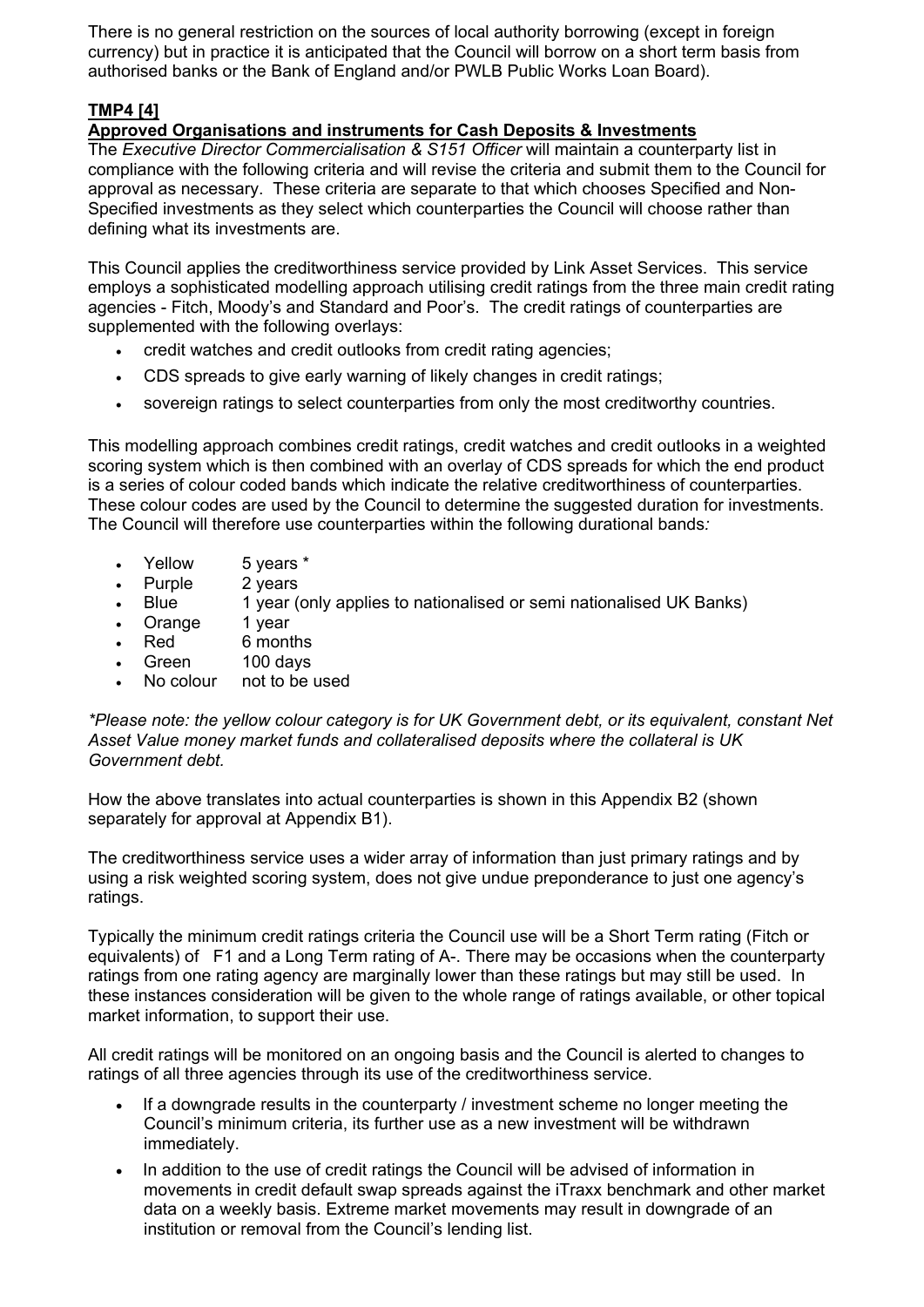Sole reliance will not be placed on the use of this external service. In addition this Council will also use market data and market information, information on sovereign support for banks and the credit ratings of that supporting government.

### **Country limits**

The Council has determined (at Council 8<sup>th</sup> October 2015) that it will only use approved counterparties from countries with a minimum sovereign credit rating of AA- from Fitch. The individual counterparty must also have a minimum credit rating of AA-. (The minimum credit rating does not apply to UK counterparties). The list of countries that qualify using this credit criteria as at the date of this report are shown in Appendix D. This list will be added to, or deducted from, by officers should ratings change in accordance with this policy.

**Annual Investment Strategy** - The key requirements of both the Code and the investment guidance are to set an annual investment strategy, as part of its annual treasury strategy for the following year*,* covering the identification and approval of following:

- The strategy guidelines for choosing and placing investments, particularly non-specified investments.
- The principles to be used to determine the maximum periods for which funds can be committed.
- Specified investments the Council will use. These are high security (i.e. high credit rating, although this is defined by the Council, and no guidelines are given), and high liquidity investments in sterling and with a maturity of no more than a year.
- Non-specified investments, clarifying the greater risk implications, identifying the general types of investment that may be used and a limit to the overall amount of various categories that can be held at any time.

The investment policy proposed for the Council is:

**Strategy Guidelines** – The main strategy guidelines are contained in the body of the treasury strategy statement.

#### **SPECIFIED INVESTMENTS:**

All such investments will be sterling denominated, with **maturities up to maximum of 1 year**, meeting the minimum quality criteria where applicable.

#### **LOANS**:

- 1 Loans for financial assistance to third parties as part of a wider strategy for for local economic growth. A maximum of £500,000 will be held in aggregate in loans.
- 2 Loans to Parish Councils subject to apprval by S151 and relevant Member. Each application to be considered on it's own merit.
- 3 Loans for capital purposes. A maximum of £5,000,000 will be held in aggregate in loans for capital purposes

#### **NON-SPECIFIED INVESTMENTS**:

- 1 (Financial investments) These are any investments which do not meet the specified investment criteria and the Council does not have a contractual right to repayment within 12 months. A maximum of £5,000,000 will be held in aggregate in non-specified investments.
- 2 (Non-financial investments**).** These are assets held primarily for financial return and are treated as capital expenditure.

A variety of investment instruments will be used, subject to the credit quality of the institution, and depending on the type of investment made it will fall into one of the above categories. The criteria, time limits and monetary limits applying to institutions or investment vehicles are: **Specified Investments** –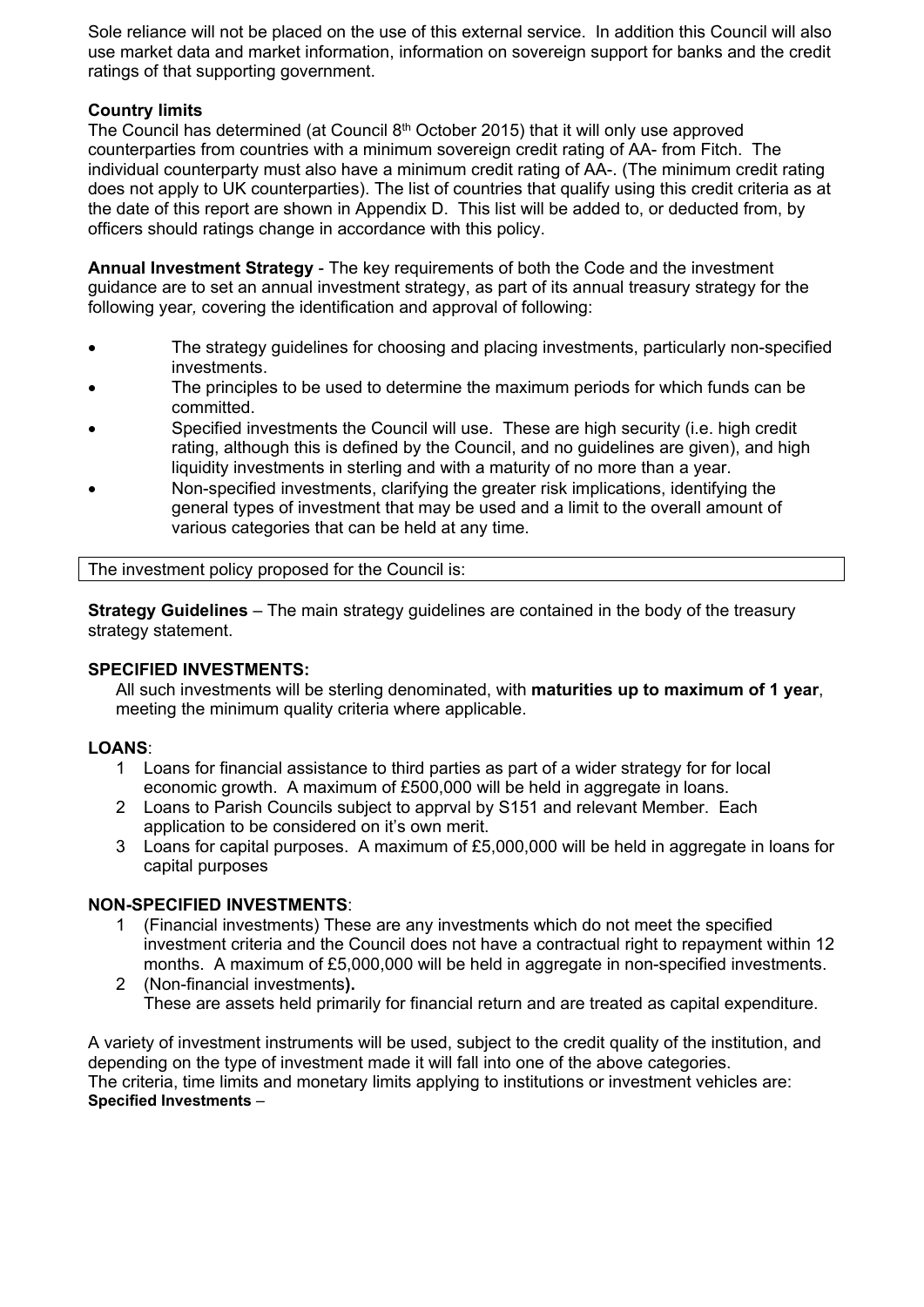|                                                                         | <b>Colour (and</b><br>long term<br>rating where<br>applicable) | <b>Money</b><br>and/or %<br>Limit | <b>Time Limit</b>                                                                                                                                                                                                  |
|-------------------------------------------------------------------------|----------------------------------------------------------------|-----------------------------------|--------------------------------------------------------------------------------------------------------------------------------------------------------------------------------------------------------------------|
| DMADF-UK<br>Government                                                  | N/A                                                            | 100%                              | 6 months                                                                                                                                                                                                           |
| Term deposits with<br>banks and building<br>societies                   | <b>Blue</b><br>Orange<br>Red<br>Green<br>No Colour             | 100%                              | Up to 1 year **<br>Up to 1 year<br>Up to 6 Months<br>Up to 100 days<br>Not for use                                                                                                                                 |
| CDs or corporate bonds<br>with banks and building<br>societies          | <b>Blue</b><br>Orange<br>Red<br>Green<br>No Colour             | 100%                              | Up to 1 year **<br>Up to 1 year<br>Up to 6 Months<br>Up to 100 days<br>Not for use                                                                                                                                 |
| Local authorities                                                       | N/A                                                            | 100%                              | Approval will be made based on<br>individual circumstances without<br>further reference to the Governance<br>and Audit Committee                                                                                   |
| The Council's own<br>banker                                             |                                                                | 100%                              | If the Council's own banker fails to<br>meet the basic credit criteria<br>balances will be minimised as far<br>as possible.                                                                                        |
| <b>Money Market Funds</b><br>and Ultra Short Dated<br><b>Bond Funds</b> | N/A                                                            | 100%                              | These funds will only be used as a<br>last resort and Link Asset services<br>will support the selection of<br>appropriate Funds                                                                                    |
| Loans                                                                   |                                                                |                                   |                                                                                                                                                                                                                    |
| Loans for capital<br>expenditure purposes                               | N/A                                                            | £5m                               | Loans can be made to Breckland<br>Bridge Ltd in accordance with TMP<br>4[6] note 5<br>Any other loans for capital<br>purposes to be approved by Full<br>Council.<br>A maximum of £5m will be held in<br>aggregate. |
| Loans for financial<br>assistance                                       | N/A                                                            | £0.5m                             | A maximum of £0.5m will be held in<br>aggregate                                                                                                                                                                    |

# **Non-Specified Investments** – (financial)

|                                                      | <b>Minimum</b><br>credit criteria /<br>colour band | Max % of<br>total<br>investment<br>$s/f$ limit<br>per<br>institution | <b>Max. maturity period</b>                                     |
|------------------------------------------------------|----------------------------------------------------|----------------------------------------------------------------------|-----------------------------------------------------------------|
| UK Government gilts                                  | UK sovereign<br>rating                             |                                                                      | Separate approval will be sought<br>for this type of investment |
| UK Government<br><b>Treasury Bills</b>               | UK sovereign<br>rating                             |                                                                      | Separate approval will be sought<br>for this type of investment |
| Bonds issued by<br>multilateral development<br>banks | UK sovereign<br>rating                             |                                                                      | Separate approval will be sought<br>for this type of investment |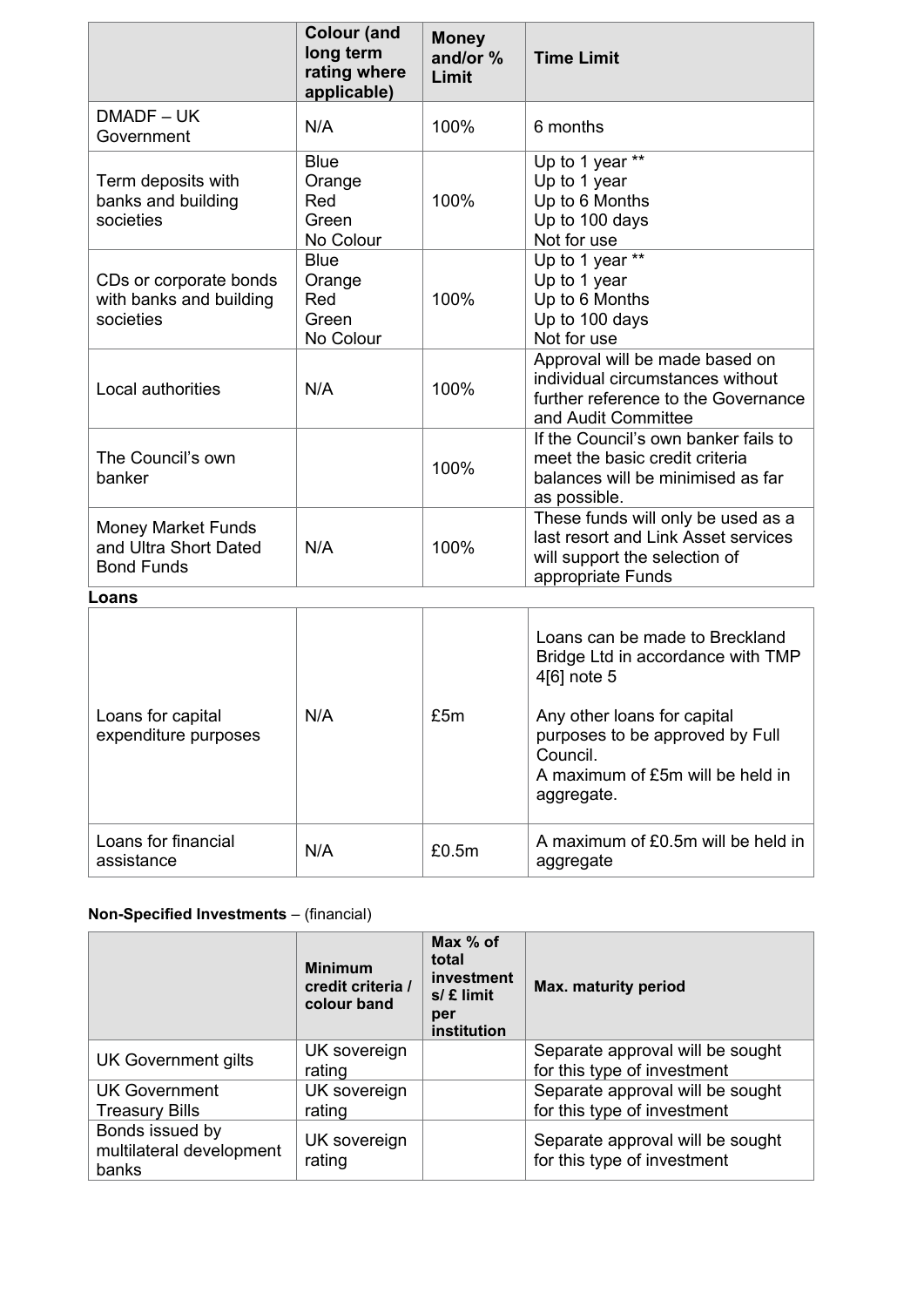| Term deposits with<br>banks and building<br>societies          | Yellow<br>Purple       | 100% | Up to 5 years *<br>Up to 2 years                                                                                                 |  |
|----------------------------------------------------------------|------------------------|------|----------------------------------------------------------------------------------------------------------------------------------|--|
| CDs or corporate bonds<br>with banks and building<br>societies | Yellow<br>Purple       | 100% | Up to 5 years *<br>Up to 2 years                                                                                                 |  |
| Enhanced cash funds                                            |                        |      | Separate approval will be sought<br>for this type of investment                                                                  |  |
| Corporate bond funds                                           |                        |      | Separate approval will be sought<br>for this type of investment                                                                  |  |
| Gilt funds                                                     | UK sovereign<br>rating |      | Separate approval will be sought<br>for this type of investment                                                                  |  |
| Property funds                                                 |                        |      | Separate approval will be sought<br>for this type of investment                                                                  |  |
| Local authorities                                              | N/A                    | 100% | Approval will be made based on<br>individual circumstances without<br>further reference to the Governance<br>and Audit Committee |  |

\* The Council will only invest for over 2 years with the prior approval of the Governance and Audit Committee. In all circumstances the maximum amount with any one counterparty will be £5m

\*\* (only applies to nationalised/semi nationalised UK Banks as shown on Link Asset Services list)

NB: The criteria are intended to be the operational criteria in normal times. At times of heightened volatility, risk and concern in financial markets, this strategy may be amended by temporary operational criteria further limiting investments to counterparties of a higher creditworthiness and / or restricted time limits

#### **Non-Specified Investments** – (non-financial)

|                              | <b>Minimum</b><br>credit criteria<br>/ colour band | Max $%$ of<br>total<br>investments/<br>£ limit per<br>institution | <b>Max. maturity period</b>                                                                                   |
|------------------------------|----------------------------------------------------|-------------------------------------------------------------------|---------------------------------------------------------------------------------------------------------------|
| Non-financial<br>investments | N/A                                                | N/A                                                               | The Council's approach to non-<br>financial investments is set out<br>at section 4 of the Capital<br>Strategy |

To ensure proportionality and affordability the Treasury Management Strategy (Appendix A Tables 7 & 8) identify:

- 1. How investments are funded and the rate of return achieved
- 2. If borrowing has occurred to finance the investment and if so
	- 2.1. debt to net service ratio
	- 2.2. Commercial income to net service ratio
	- 2.3. Investment cover ratio
	- 2.4. Loan to value ratio
	- 2.5. the opportunities and risks are over the repayment period.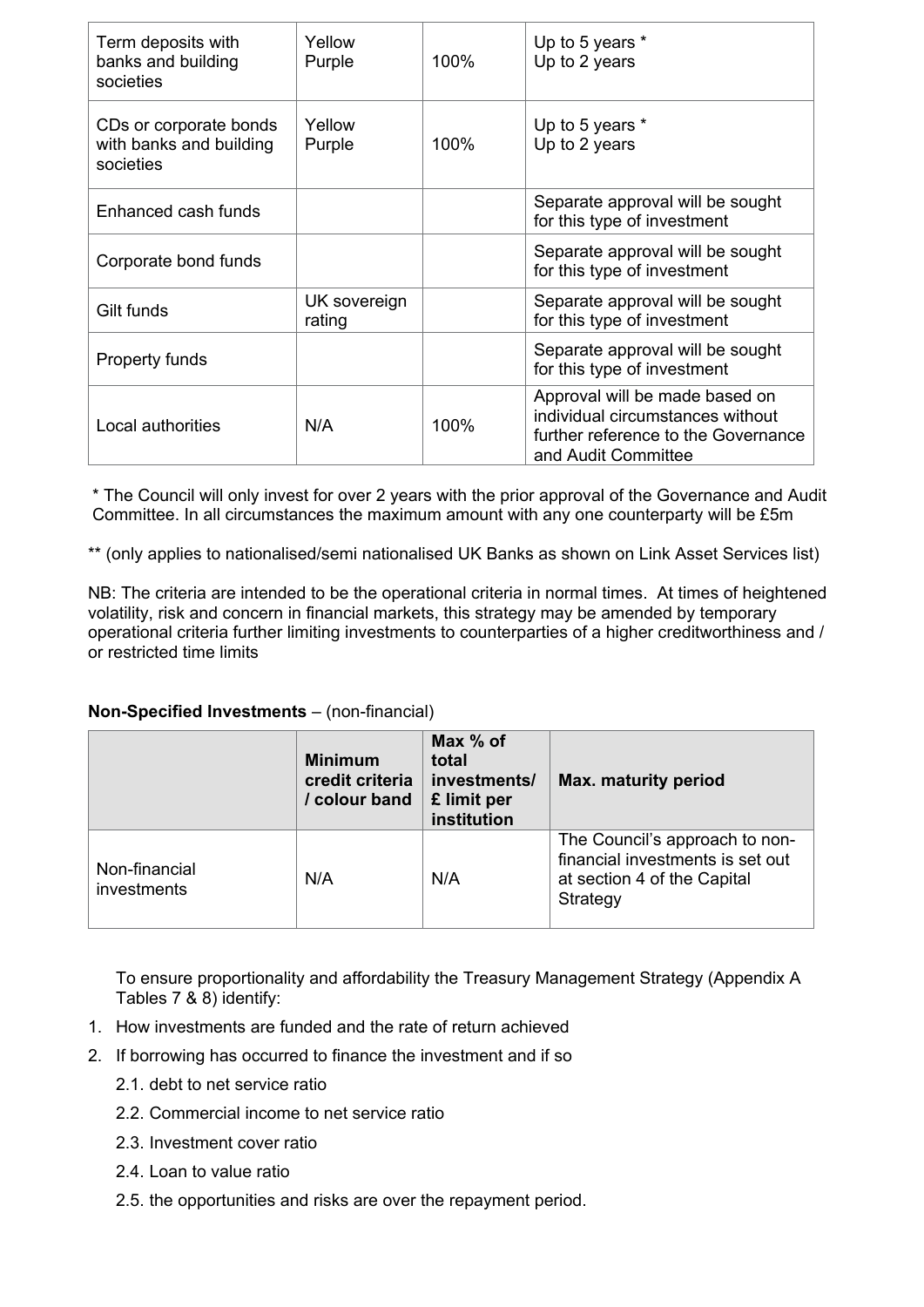**Accounting treatment of investments.** The accounting treatment may differ from the underlying cash transactions arising from investment decisions made by this Council. To ensure that the Council is protected from any adverse revenue impact, which may arise from these differences, we will review the accounting implications of new transactions before they are undertaken.

## **TMP 4 [5]**

## **Approved Organisations for Investment – Criteria for selecting**

The Council as part of its Treasury Management activities employs a professional advisor (Link Asset Services) to:

- Advise on investment counterparty credit-worthiness, including provision of prudent parameters established in the light of information from the world's main Credit Rating Agencies, various other analysts (internal and external to Link Asset Services), and associations.
- To provide reports and analyses monthly or when required.
- Provide economic and interest rate forecasts
- Advise on establishing a sound investment policy and the drafting of best practice Policy, Strategy and Out-turn reports
- Provide general treasury management advice
- Provide one in-house treasury management workshop
- Provide a benchmarking service
- Provide seminars for attendance free of charge
- Provide weekly and periodic publications/directives
- Provide access to a helpline to provide advice on any Treasury Management issues

## **TMP 4 [6]**

#### **Group, Maturity and Sector Limits**

These limits are reviewed periodically based upon advice received from Link Asset Services and are embedded in TMP4 [4]

**Country and sector considerations** - Due care will be taken to consider the country, group and sector exposure of the Council's investments. In addition:

- no more than £5m will be placed with any non-UK country at any time;
- limits in place above will apply to Group companies;
- Sector limits will be monitored regularly for appropriateness.

**Use of additional information other than credit ratings** – Additional requirements under the Code of Practice now require the Council to supplement credit rating information. Whilst the above criteria relies primarily on the application of credit ratings to provide a pool of appropriate counterparties for officers to use, additional operational market information will be applied before making any specific investment decision from the agreed pool of counterparties.

There is a further treasury prudential indicator limiting the amount placed for greater than 364 & 365 days:

| £m                                                                       | 2021/22 | 2022/23 | 2023/24 |
|--------------------------------------------------------------------------|---------|---------|---------|
|                                                                          | £m      | £m      | £m      |
| <b>Maximum principal sums invested</b><br>either $>$ 364 or $>$ 365 days | 6.5     |         |         |

**Loans:**

- 1 An interest-free loan of £50,000 to the Mid-Norfolk Railway Preservation Trust for a period of twenty five years with no payment for the first five years (1998 – 2002), followed by £2,500 each year after.
- 2 Car loans to employees with the length and rate of the loans in line with the Breckland *Assisted Car Purchase Scheme* guidelines.
- 3 Salary sacrifice schemes with the length of repayments in line with the Breckland salary sacrifice scheme guidelines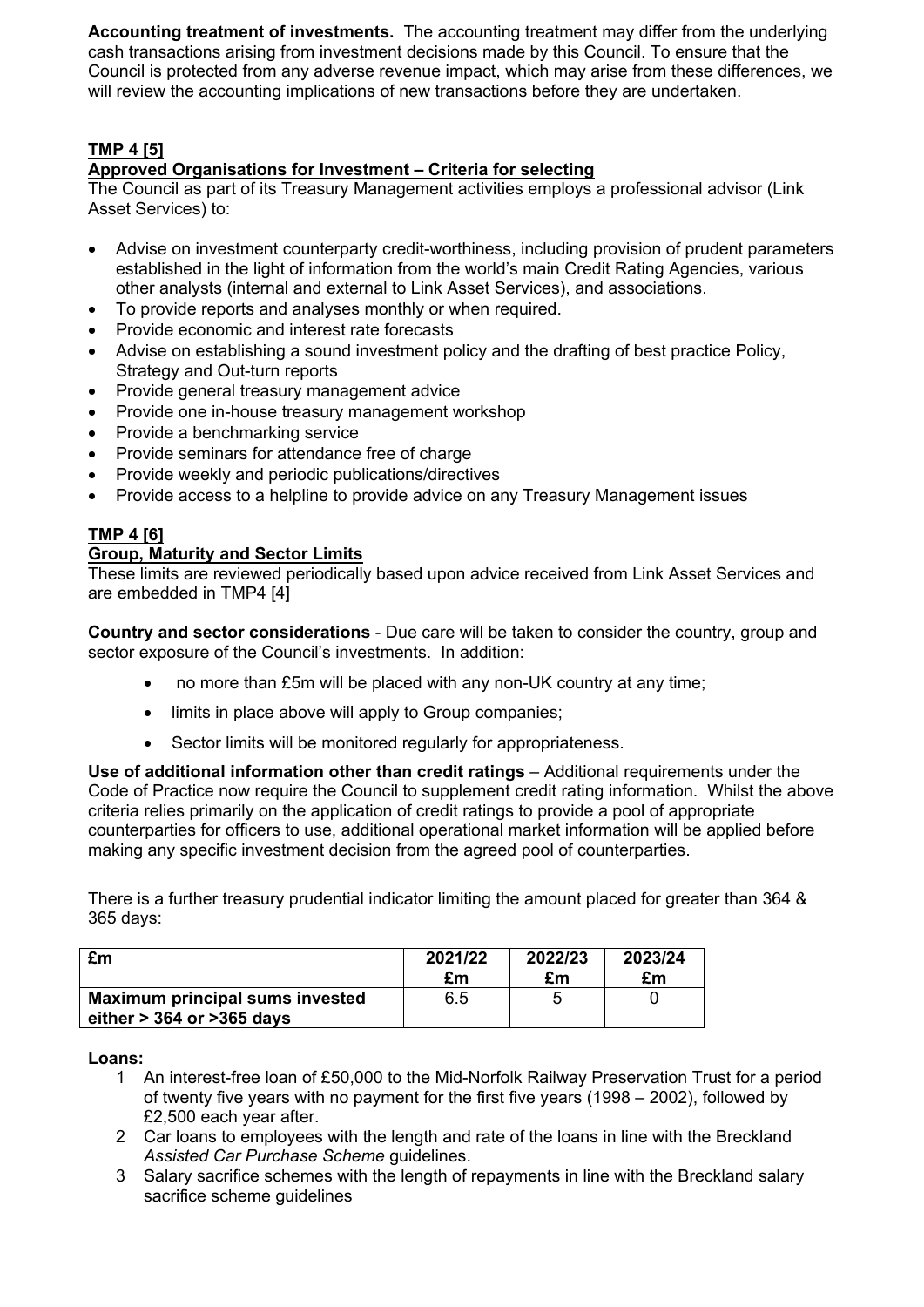- 4 Loans to Parish Councils subject to apprval by S151 and relevant Member. Each application to be considered on it's own merit.
- 5 As agreed at the Governance and Audit Committee 25<sup>th</sup> July 2015 (and Council 3<sup>rd</sup> September 2015 & 31st October 2019) allow loans to be made to Breckland Bridge Ltd to enable the Council to exercise its "option to finance" agreed projects (in addition to the Riverside funding approved at Council on 26th March 2015)
	- a. Any loans to be approved by the S151 Officer on a project by project basis, subject to the project being part of a business plan approved by Council and the necessary due diligence being undertaken.
	- b. The total value of loans not to exceed £5m at any one time and no loans to be made for periods in excess of 2 years without prior approval of the Governance and Audit Committee and Full Council

All limits to be operated on a pragmatic basis relating to the particular circumstances.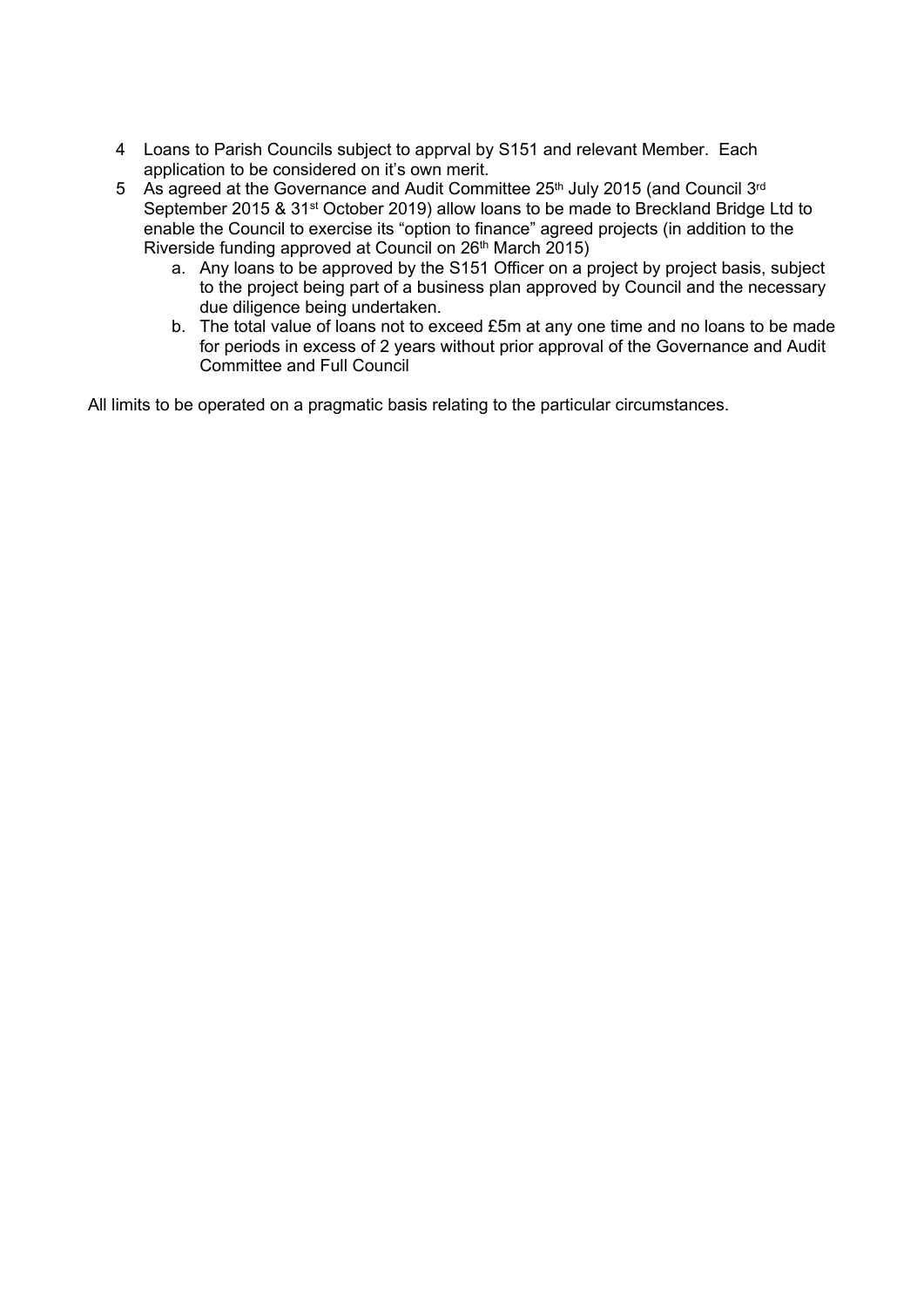#### **TMP 5 ORGANISATION, CLARITY, SEGREGATION OF RESPONSIBILITIES AND DEALING ARRANGEMENTS**

The Council considers it essential, for the purposes of the effective control and monitoring of its treasury management activities, for the reduction of the risk of fraud or error, and for the pursuit of optimum performance, that these activities are structured and managed in a fully integrated manner, and that there is at all times a clarity of treasury management responsibilities.

The principal on which this will be based is a clear distinction between those charged with implementing and controlling these policies, particularly with regard to the execution and transmission of funds, the recording and administering of treasury management decisions, and the audit and review of the treasury management function.

If and when the Council intends, as a result of lack of resources or other circumstances, to depart from these principles, the *Executive Director Commercialisation & S151* will ensure that the reasons are properly reported in accordance with TMP 6 Reporting requirements and management information arrangements*,* and the implications properly considered and evaluated.

The *Executive Director Commercialisation & S151* will ensure that there are clear written statements of the responsibilities for each post engaged in treasury management, and the arrangements for absence cover TMP 5[1].

The *Executive Director Commercialisation & S151* will ensure there is proper documentation for all deals and transactions, and that procedures exist for the effective transmission of funds. Procedure notes are maintained by the Senior Accountant (Capital and Treasury).

The delegations in respect of treasury management are set out in TMP 5 [2]. *Executive Director Commercialisation & S151* will fulfil all such responsibilities in accordance with the organisation's policy statement and TMP's and the Standard of Professional Practice on Treasury Management.

## **TMP 5 [ 1]**

#### **Statement of responsibilities**

Reporting lines for Treasury Management are: Section 151 responsibilities are delegated to the *Executive Director Commercialisation & S151*

*Executive Director Commercialisation & S151 Chief Accountant Senior Accountant (Capital and Treasury) Finance Officers (as described below)*.

*Executive Director Commercialisation & S151* is responsible for the management of all the Council's borrowing and cash deposit operations, which is then delegated to the Chief Accountant.

The Senior Accountant (*Capital and Treasury) (post number P0020*) is responsible for the day to day operation of Treasury Management.

- (a) Ensure compliance with Treasury Management Policy
- (b) Ensure the Council is aware of market conditions and risk verses profit factors
- (c) Monitoring council's cash flow and optimising cash deposits to meet with the interest requirements of the medium term financial plan.
- (d) Recommending value and maturity dates for cash deposits and maintaining all the necessary paperwork
- (e) Verification and authorisation of payments and beneficiary data base
- (f) Authorisation of inter account transfers
- (g) Authorisation of deposits to DMADF up to one month
- (a) Liaising with Brokers, Link Asset Services and other financial institutions regarding interest rates
- *(h) Finance Officers - P0021, P1179 and P0028* act as additional authorisers and inputting UK payments and inter account transfers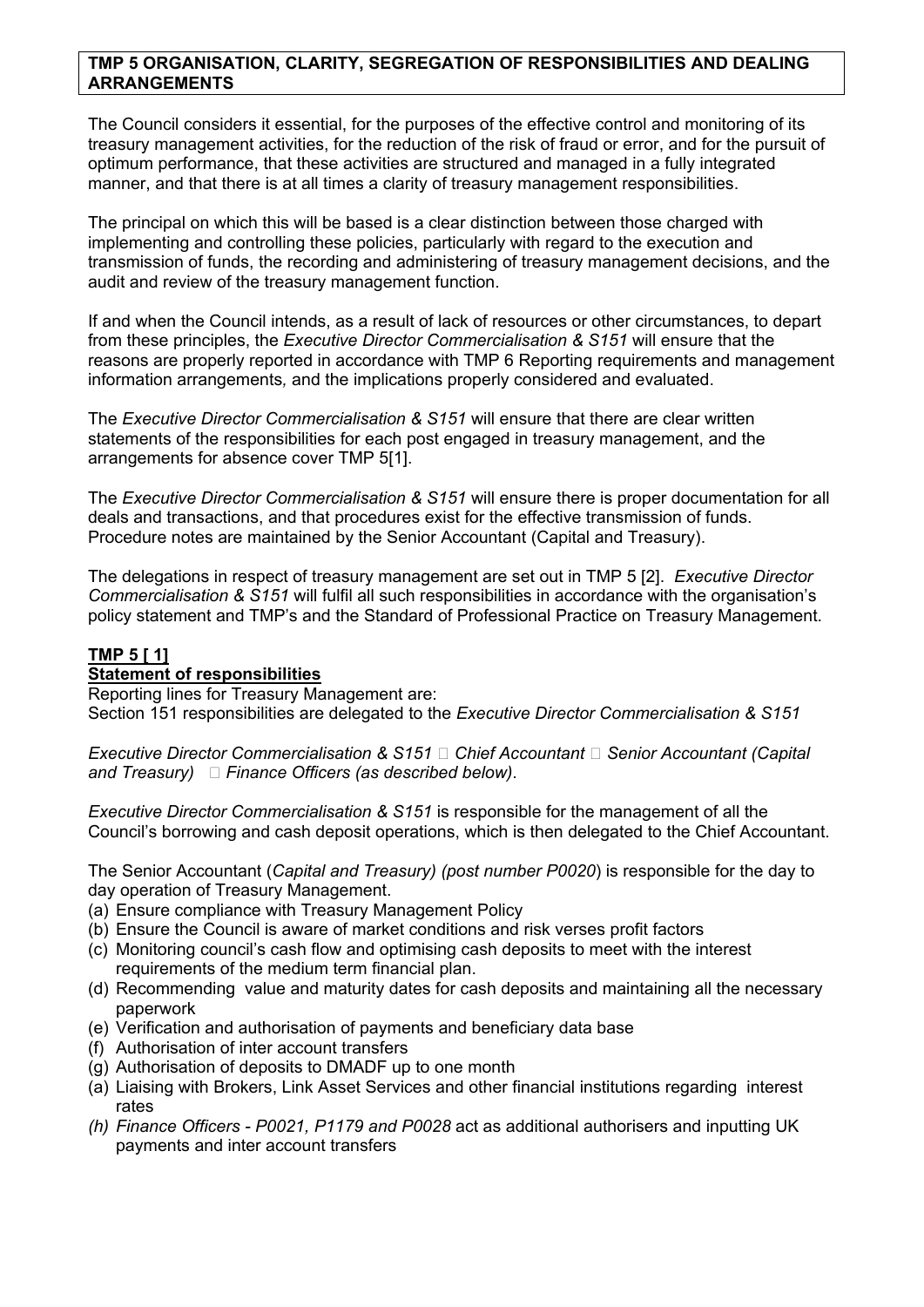The *Finance Officer's post number's P1180, P1181, P1182 and F1238* are responsible for:

- (a) Inputting UK payments and inter account transfers
- (b) Maintaining all the necessary paperwork
- (c) Monitoring the day to day cash position to ensure the council does not need to make use of its overdraft facility

#### **TMP 5 [2] Delegation of Treasury Management responsibilities**

- 1. This Council will create and maintain, as the cornerstones for effective treasury management:
	- A treasury management policy statement, stating the policies, objectives and approach to risk management of its treasury management activities;
	- Suitable TMPs, setting out the manner in which the organisation will seek to achieve those policies and objectives, and prescribing how it will manage and control those activities.
- 2. The Authority will receive reports on its treasury management policies, practices and activities, including as a minimum, an annual strategy and plan in advance of the year, a mid year review and an annual report after its close, in the form prescribed in its TMPs.
- 3. The Council delegates responsibility for the implementation and monitoring of its treasury management policies and practices to the Governance and Audit Committee, and for the execution and administration of treasury management decisions to the *Executive Director Commercialisation & S151*, who will act in accordance with the Council's policy statement and TMPs and CIPFA's Standard of Professional Practice on Treasury Management.
- 4. The organisation nominates the Governance and Audit Committee to be responsible for ensuring effective scrutiny of the treasury management strategy and policies.

## **TMP 5 [3]**

## **Governance arrangements for decision making in relation to non-treasury investments**

The delegation of responsibility for non-treasury investments varies depending on the value and the nature of the investment. The constitution sets out the standard procedures and other specific delegations will be used as appropriate. All decisions will follow the relevant approval route and the decision will be recorded

All requests to approve spend will follow the procedures as set out in the Capital Strategy to ensure that the balance of risk and reward is fully considered.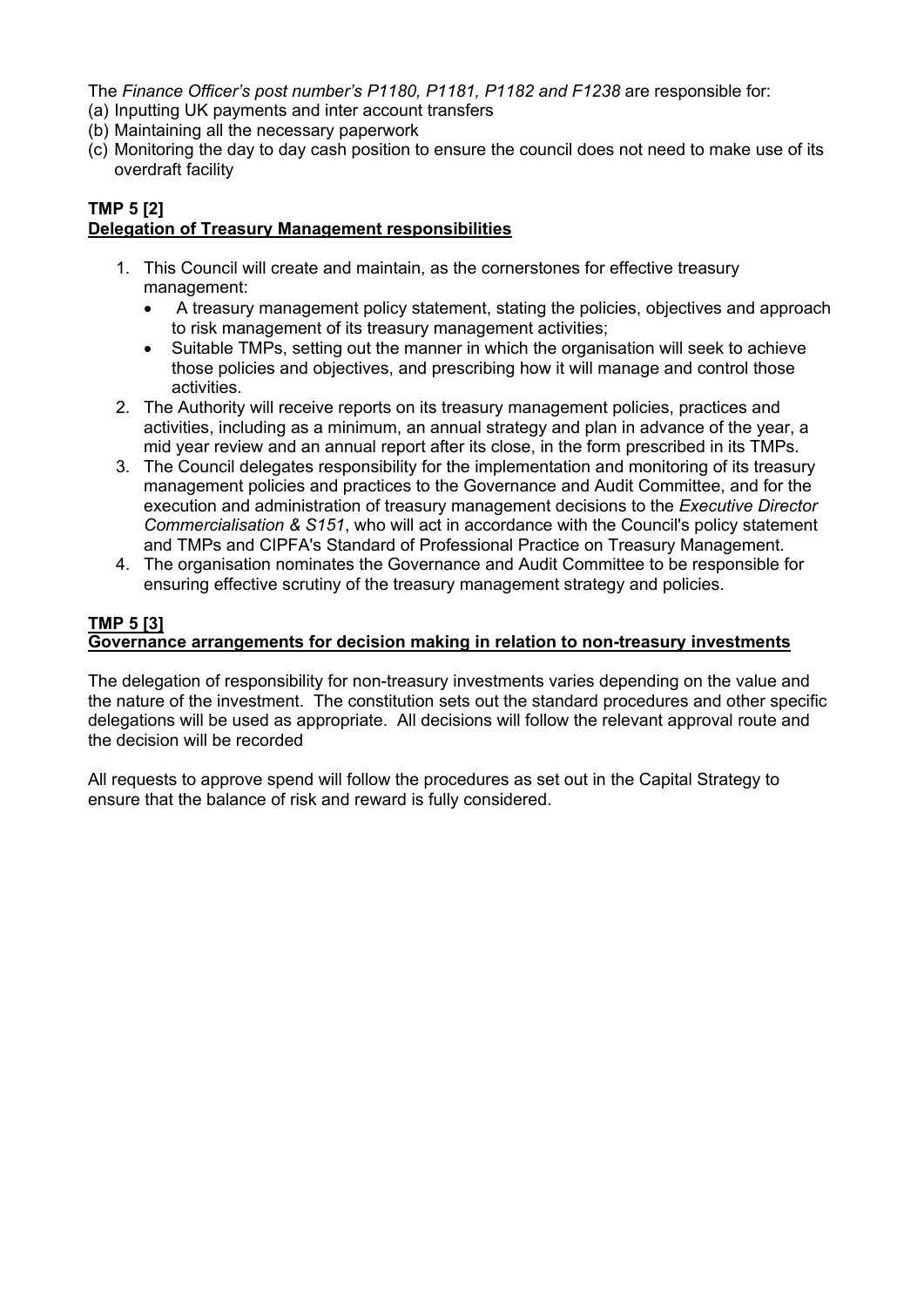#### **TMP 6 REPORTING REQUIREMENTS and MANAGEMENT INFORMATION ARRANGEMENTS**

The Council will ensure that regular reports are prepared and considered on the implementation of its treasury management policies; on the effects of decisions taken and transactions executed in pursuit of those policies; on the implications of changes, particularly budgetary, resulting from regulatory, economic, market or other factors affecting its treasury management activities; and on the performance of the treasury management function.

As a minimum:

The Council (Governance and Audit Committee) will receive:

- An annual report on the activity in the Treasury Management operation in the preceding financial year, such reports to be submitted as soon as possible after 30th September in the succeeding financial year.
- An annual report on the strategy and plan to be pursued in the coming year and on the need to review the requirements for changes to be made to the Treasury Management Strategy Statement.
- Mid-year review of treasury activity (including non-financial investments)
- Notification of new cash deposits via e-mail, as and when they occur

Cabinet will receive:

Quarterly Financial performance report on Security, Liquidity and Yield

Performance Board will receive

Information on any non-financial performance indicators that are Red or Amber if applicable

#### **TMP 7 BUDGETING, ACCOUNTING and AUDIT ARRANGEMENTS**

The *Executive Director Commercialisation & S151* will prepare, and Council will approve and if necessary from time to time will amend, an annual budget for Treasury Management, which will bring together all of the costs involved in running the Treasury Management function, together with associated income. The matters to be included in the budget will at minimum be those required by statute or regulation, together with such information as will demonstrate compliance with TMP 1 risk management, TMP 2 performance measurement and TMP 4 approved instruments, methods and techniques.

The *Executive Director Commercialisation & S151* will exercise effective controls over this budget, and will report upon and recommend any changes required in accordance with TMP 6 reporting requirements and management information arrangements.

The Council will account for its Treasury Management activities, for decisions made and transactions executed, in accordance with appropriate accounting practices and standards, and with statutory and regulatory requirements in force for the time being.

The Council will ensure that its auditors, and those charged with regulatory review, have access to all information and papers supporting the activities of the Treasury Management function as are necessary for the proper fulfilment of their roles, and that such information and papers demonstrate compliance with external and internal policies and approved practices.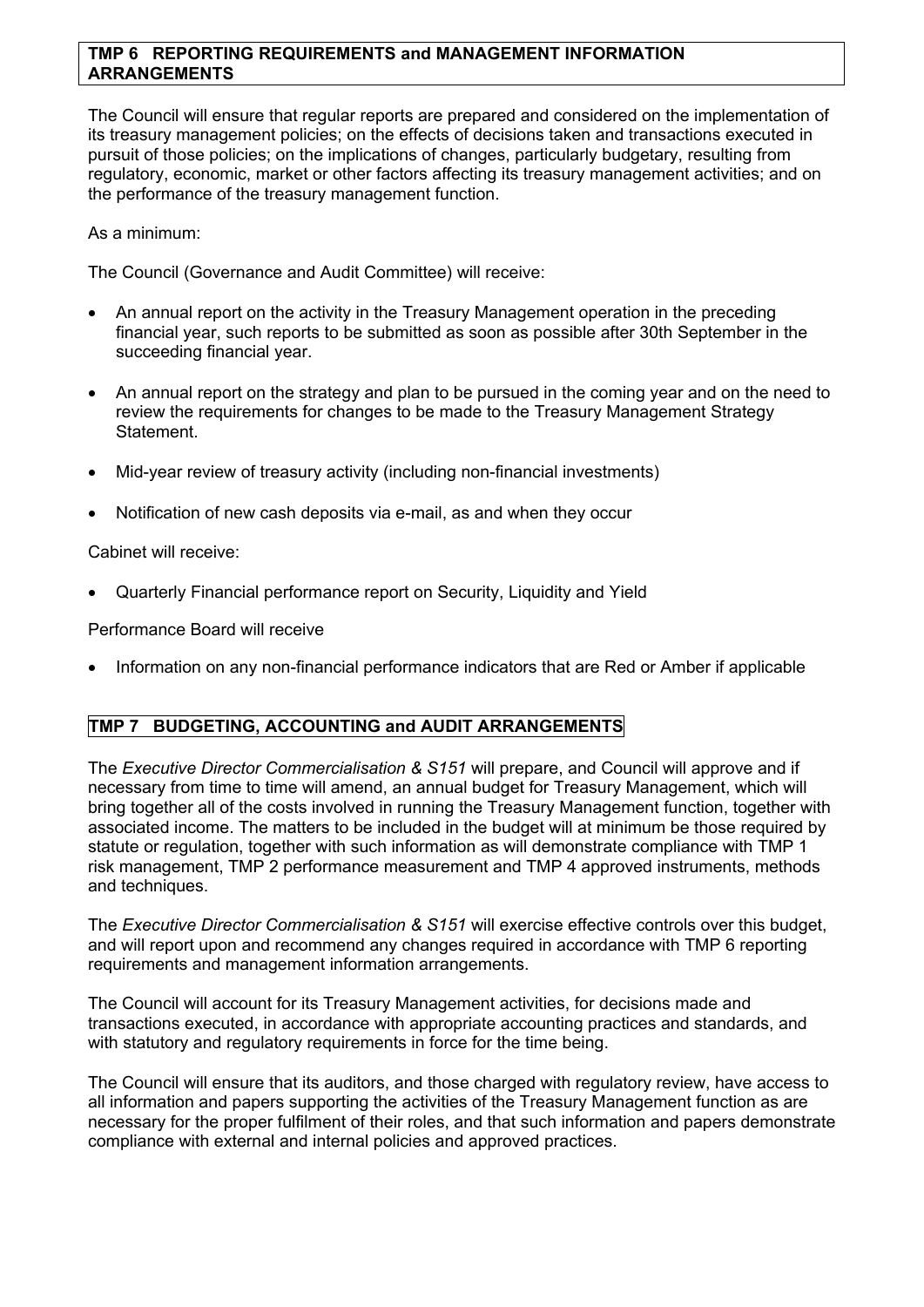# **TMP 8 CASH FLOW AND CASH FLOW MANAGEMENT**

Unless statutory or regulatory requirements demand otherwise, all monies in the hands of the Council will be under the control of the *Executive Director Commercialisation & S151,* and will be aggregated for cash flow and investment management purposes. Cash flow projections will be prepared on a regular and timely basis, and the *Executive Director Commercialisation & S151* will ensure that these are adequate for the purposes of monitoring compliance with TMP 1 [2] liquidity risk management.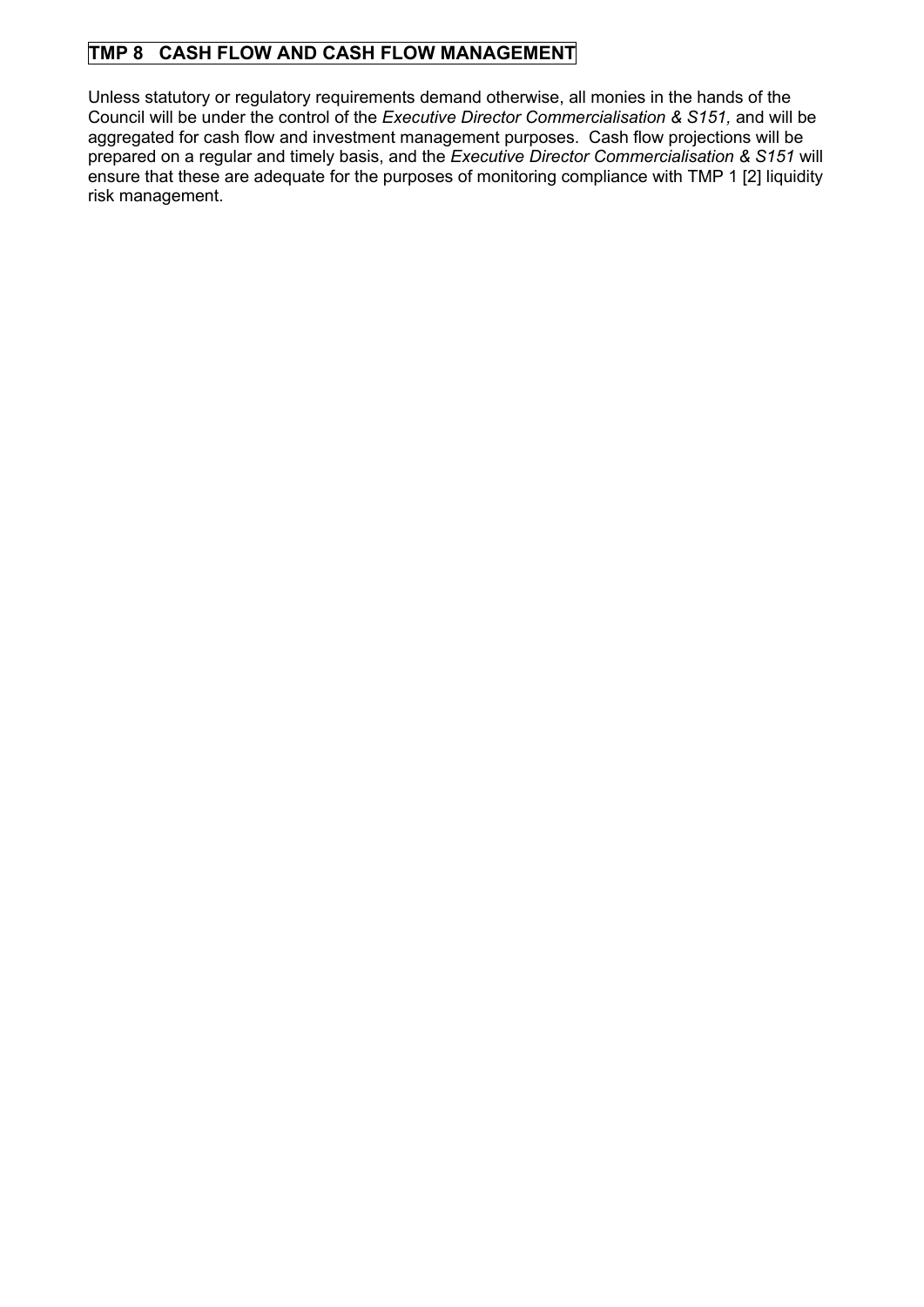# **TMP 9 MONEY LAUNDERING**

*Whilst the Council is not directly required to implement the requirements of the Money Laundering Regulations 2017 (except through this TMP), the implications of the Terrorism Act 2000 (amended by the Anti-Terrorism and Security Act 2001 and terrorism Act 2006) and the Proceeds of Crime Act 2002 (amended by the Serious organised Crime and Police Act 2005 and the serious Crime Act 2015) place an onus of responsibility on individuals associated with the treasury process to consider its implications*.

The Council is alert to the possibility that it may become the subject of an attempt to involve it in a transaction involving the laundering of money. Accordingly, it will maintain procedures for verifying and recording the identity of counterparties and reporting suspicions.

Other related policies are the Anti-Fraud and Corruption Policy and the Whistle Blowing policy.

## **TMP 10 STAFF TRAINING AND QUALIFICATIONS**

TMP10 [1] – Staff training and qualifications (including non-financial investments) The Council recognises the importance of ensuring that all staff involved in the Treasury Management function and non- treasury investments is fully equipped to undertake the duties and responsibilities allocated to them. It will therefore seek to appoint individuals who are both capable and experienced and will provide training for staff to enable them to acquire and maintain an appropriate level of expertise, knowledge and skills. The *Executive Director Commercialisation & S151* will recommend and implement the necessary arrangements as part of the annual performance and development review.

## **TMP 11 USE OF EXTERNAL SERVICE PROVIDERS**

The Council recognises the potential value of employing external providers of Treasury Management services, in order to acquire access to specialist skills and resources. When it employs such service providers, it will ensure it does so for reasons which will have been fully evaluated against the costs and benefits. It will also ensure that the terms of their appointment and the methods by which their value will be assessed are properly agreed and documented, and subjected to regular review. It will ensure where feasible, and necessary, that a spread of service providers is used, to avoid over reliance on one or a small number of companies. Where services are subject to a formal tender or re-tender arrangements, legislative requirements will also be observed as well as Breckland Council financial regulations. The monitoring of such arrangements rests with the *Executive Director Commercialisation & S151.*

# **TMP 11 [1]**

## **Brokers and Direct Deals**

*There are various approved Brokers available for use, the main Brokers available are (but not limited to):*

*Sterling Brokers Ltd Tradition U.K. R P Martin*

*In addition to the use of Brokers, the Treasury Management team also deal directly with some Banks & Building Society's, providing there are on the approved Counterparty list and also use Agency services for deals as follows:*

*Kings and Shaxson Limited Link Agency Treasury Services*